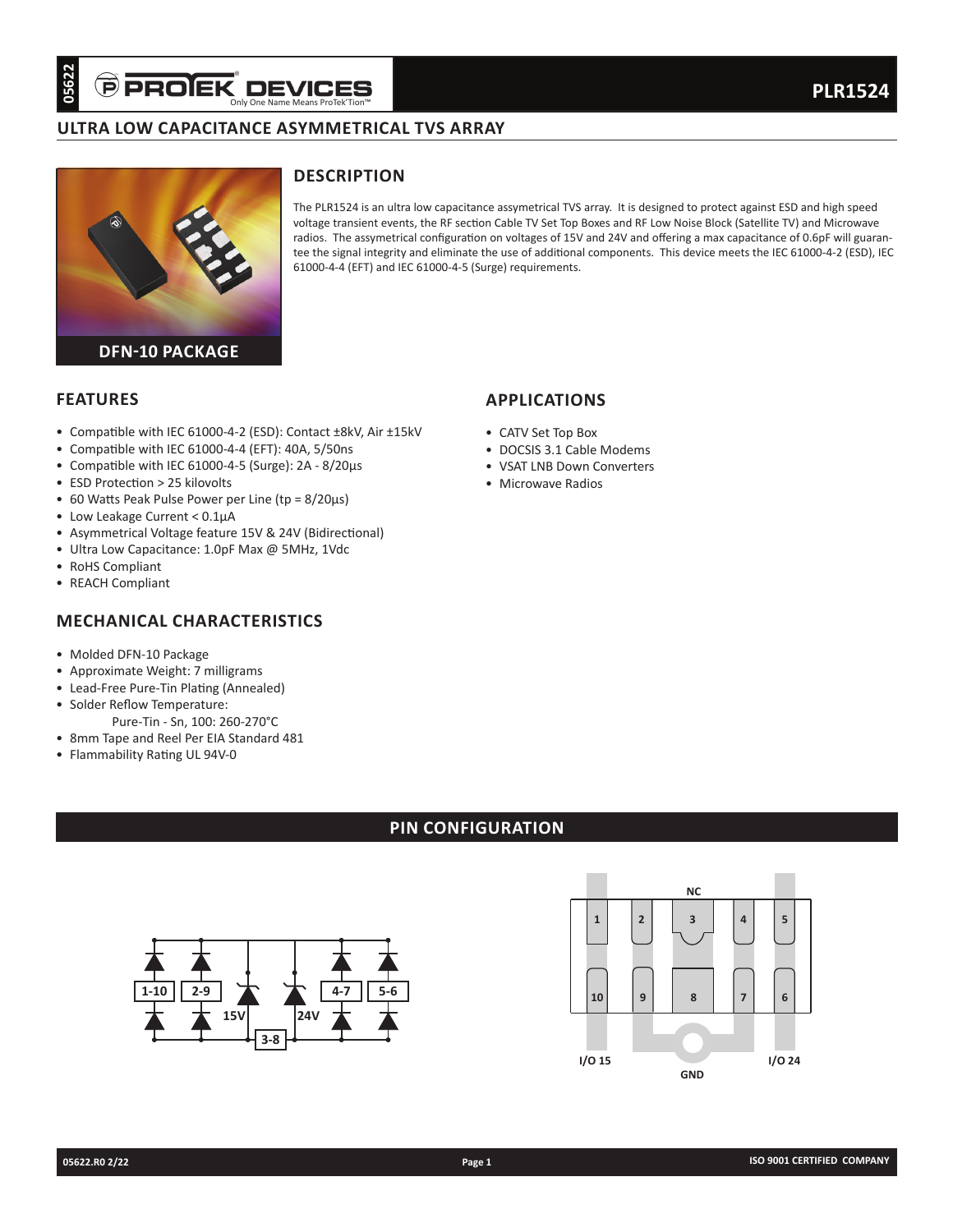## **typical device characteristics**

| MAXIMUM RATINGS @ 25°C Unless Otherwise Specified    |               |                |              |  |  |  |  |
|------------------------------------------------------|---------------|----------------|--------------|--|--|--|--|
| <b>PARAMETER</b>                                     | <b>SYMBOL</b> | <b>VALUE</b>   | <b>UNITS</b> |  |  |  |  |
| Operating Temperature                                |               | $-55$ to $150$ | $\sim$       |  |  |  |  |
| Storage Temperature                                  |               | $-55$ to $150$ | $\sim$       |  |  |  |  |
| Peak Pulse Power ( $tp = 8/20\mu s$ ) - See Figure 1 | <b>PP</b>     | 60             | W            |  |  |  |  |

| ELECTRICAL CHARACTERISTICS PER LINE @ 25°C Unless Otherwise Specified |                                                                                                                                                                                                                                                                                    |                          |                            |                                                                                |                                                               |                                                               |     |  |  |
|-----------------------------------------------------------------------|------------------------------------------------------------------------------------------------------------------------------------------------------------------------------------------------------------------------------------------------------------------------------------|--------------------------|----------------------------|--------------------------------------------------------------------------------|---------------------------------------------------------------|---------------------------------------------------------------|-----|--|--|
| <b>PART</b><br><b>NUMBER</b>                                          | <b>MINIMUM</b><br><b>MAXIMUM</b><br><b>DEVICE</b><br><b>RATED</b><br><b>MARKING</b><br><b>STAND-OFF</b><br><b>BREAKDOWN</b><br><b>CLAMPING</b><br><b>VOLTAGE</b><br><b>VOLTAGE</b><br><b>VOLTAGE</b><br>(Note 1)<br>(Note 1)<br>(Note 1)<br>(Fig. 2)<br>@ 1mA<br>$@I_{\circ} = 1A$ |                          |                            | <b>MAXIMUM</b><br><b>LEAKAGE</b><br><b>CURRENT</b><br>(Note 1)<br>$@V_{_{WM}}$ | <b>MAXIMUM</b><br><b>CAPACITANCE</b><br>(Note 1)<br>@0V, 1MHz | <b>MAXIMUM</b><br><b>CAPACITANCE</b><br>(Note 1)<br>@0V, 5MHz |     |  |  |
|                                                                       |                                                                                                                                                                                                                                                                                    | $V_{WM}$<br><b>VOLTS</b> | $V_{(BR)}$<br><b>VOLTS</b> | <b>VOLTS</b>                                                                   | μA                                                            | pF                                                            | pF  |  |  |
|                                                                       |                                                                                                                                                                                                                                                                                    | 15.0                     | 16.7                       | 35.0                                                                           | 0.1                                                           | 1.2                                                           | 1.0 |  |  |
| <b>PLR1524</b>                                                        | 1524                                                                                                                                                                                                                                                                               | 24.0                     | 26.7                       | 50.0                                                                           |                                                               |                                                               |     |  |  |
| <b>NOTES</b><br>1. I/O to ground.                                     |                                                                                                                                                                                                                                                                                    |                          |                            |                                                                                |                                                               |                                                               |     |  |  |

### **Simplified typical application for a dual lnb dedicated supplies (v & h)**

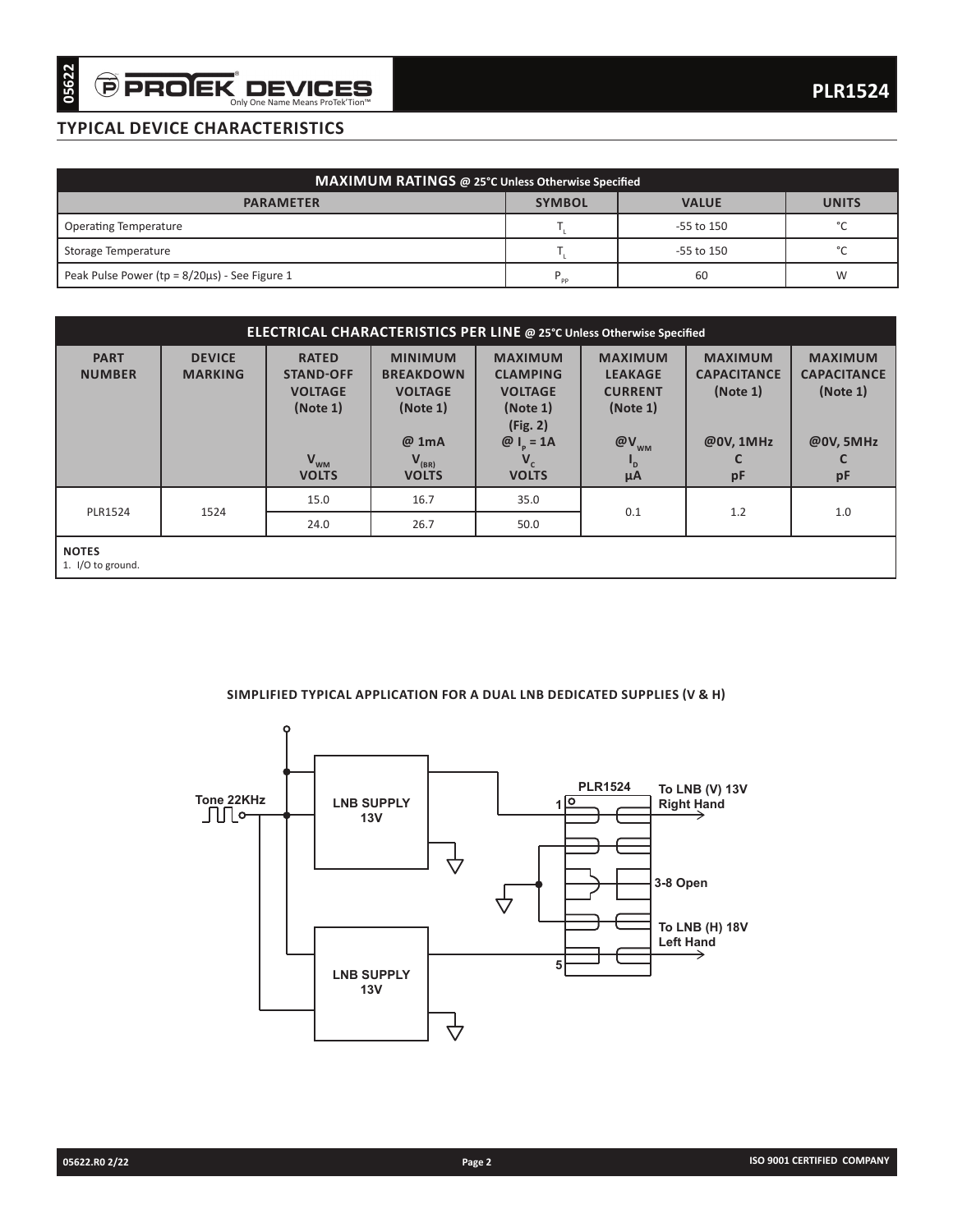## **typical device characteristics**



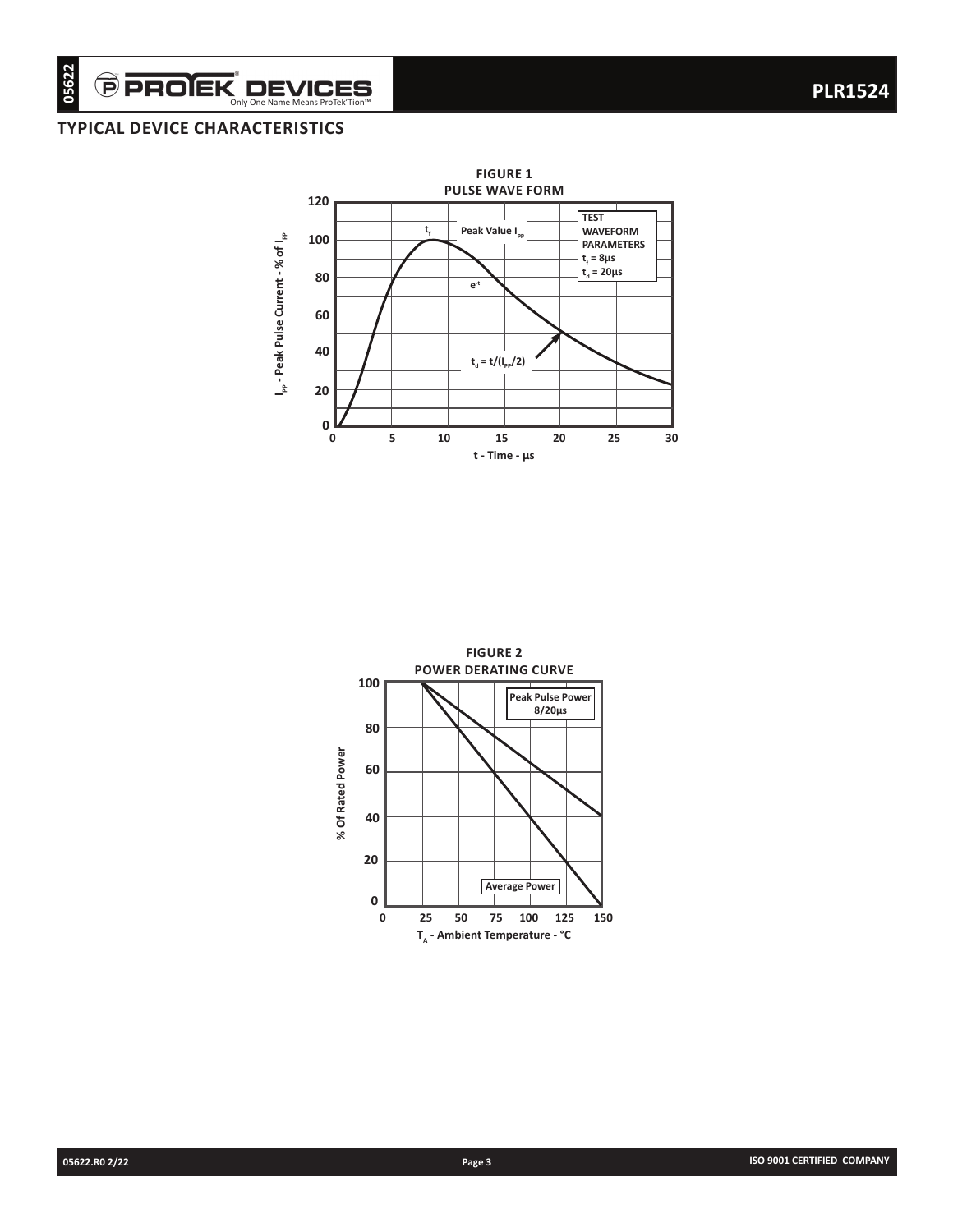## **package information**

| <b>MILLIMETERS</b><br><b>INCHES</b><br><b>DIM</b><br><b>MIN</b><br><b>MAX</b><br><b>MIN</b><br><b>MAX</b><br>0.47<br>0.024<br>Α<br>0.60<br>0.019<br>A1<br>0.05<br>0.00<br>0.000<br>0.002<br>A2<br>0.13<br>0.21<br>0.005<br>0.008<br>b<br>0.25<br>0.15<br>0.006<br>0.010<br>0.35<br>0.45<br>0.014<br>b1<br>0.018<br>D<br>2.40<br>2.60<br>0.094<br>0.102<br>1.10<br>Ε<br>0.90<br>0.035<br>0.043<br>0.50 Nominal<br>0.020 Nominal<br>e<br>0.35<br>0.43<br>0.014<br>0.017<br>Г<br><b>NOTES</b><br>1. Controlling dimension: millimeters. |  |  |  |  |  |
|--------------------------------------------------------------------------------------------------------------------------------------------------------------------------------------------------------------------------------------------------------------------------------------------------------------------------------------------------------------------------------------------------------------------------------------------------------------------------------------------------------------------------------------|--|--|--|--|--|
|                                                                                                                                                                                                                                                                                                                                                                                                                                                                                                                                      |  |  |  |  |  |
|                                                                                                                                                                                                                                                                                                                                                                                                                                                                                                                                      |  |  |  |  |  |
|                                                                                                                                                                                                                                                                                                                                                                                                                                                                                                                                      |  |  |  |  |  |
|                                                                                                                                                                                                                                                                                                                                                                                                                                                                                                                                      |  |  |  |  |  |
|                                                                                                                                                                                                                                                                                                                                                                                                                                                                                                                                      |  |  |  |  |  |
|                                                                                                                                                                                                                                                                                                                                                                                                                                                                                                                                      |  |  |  |  |  |
|                                                                                                                                                                                                                                                                                                                                                                                                                                                                                                                                      |  |  |  |  |  |
|                                                                                                                                                                                                                                                                                                                                                                                                                                                                                                                                      |  |  |  |  |  |
|                                                                                                                                                                                                                                                                                                                                                                                                                                                                                                                                      |  |  |  |  |  |
|                                                                                                                                                                                                                                                                                                                                                                                                                                                                                                                                      |  |  |  |  |  |
|                                                                                                                                                                                                                                                                                                                                                                                                                                                                                                                                      |  |  |  |  |  |
| <b>PAD LAYOUT</b>                                                                                                                                                                                                                                                                                                                                                                                                                                                                                                                    |  |  |  |  |  |
|                                                                                                                                                                                                                                                                                                                                                                                                                                                                                                                                      |  |  |  |  |  |
| <b>MILLIMETERS</b><br><b>INCHES</b><br><b>DIM</b>                                                                                                                                                                                                                                                                                                                                                                                                                                                                                    |  |  |  |  |  |
| <b>NOMINAL</b><br><b>NOMINAL</b>                                                                                                                                                                                                                                                                                                                                                                                                                                                                                                     |  |  |  |  |  |
| 0.875<br>0.34                                                                                                                                                                                                                                                                                                                                                                                                                                                                                                                        |  |  |  |  |  |
| 0.20<br>0.008                                                                                                                                                                                                                                                                                                                                                                                                                                                                                                                        |  |  |  |  |  |
| 0.50<br>0.020                                                                                                                                                                                                                                                                                                                                                                                                                                                                                                                        |  |  |  |  |  |
| 1.00<br>0.039                                                                                                                                                                                                                                                                                                                                                                                                                                                                                                                        |  |  |  |  |  |
| $\mathsf{C}$<br>G<br>P<br>P1<br>0.25<br>0.010<br>X                                                                                                                                                                                                                                                                                                                                                                                                                                                                                   |  |  |  |  |  |
| 0.46<br>X1<br>0.018<br>Υ                                                                                                                                                                                                                                                                                                                                                                                                                                                                                                             |  |  |  |  |  |
| 0.675<br>0.027<br>1.55<br>Υ1<br>0.061                                                                                                                                                                                                                                                                                                                                                                                                                                                                                                |  |  |  |  |  |





| <b>PAD LAYOUT</b>                                      |                    |                |  |  |  |  |  |
|--------------------------------------------------------|--------------------|----------------|--|--|--|--|--|
| <b>DIM</b>                                             | <b>MILLIMETERS</b> | <b>INCHES</b>  |  |  |  |  |  |
|                                                        | <b>NOMINAL</b>     | <b>NOMINAL</b> |  |  |  |  |  |
| C                                                      | 0.875              | 0.34           |  |  |  |  |  |
| G                                                      | 0.20               | 0.008          |  |  |  |  |  |
| P                                                      | 0.50               | 0.020          |  |  |  |  |  |
| P1                                                     | 1.00               | 0.039          |  |  |  |  |  |
| X                                                      | 0.25               | 0.010          |  |  |  |  |  |
| X1                                                     | 0.46               | 0.018          |  |  |  |  |  |
| Υ                                                      | 0.675              | 0.027          |  |  |  |  |  |
| Y1                                                     | 1.55               | 0.061          |  |  |  |  |  |
| <b>NOTES</b><br>1. Controlling dimension: millimeters. |                    |                |  |  |  |  |  |

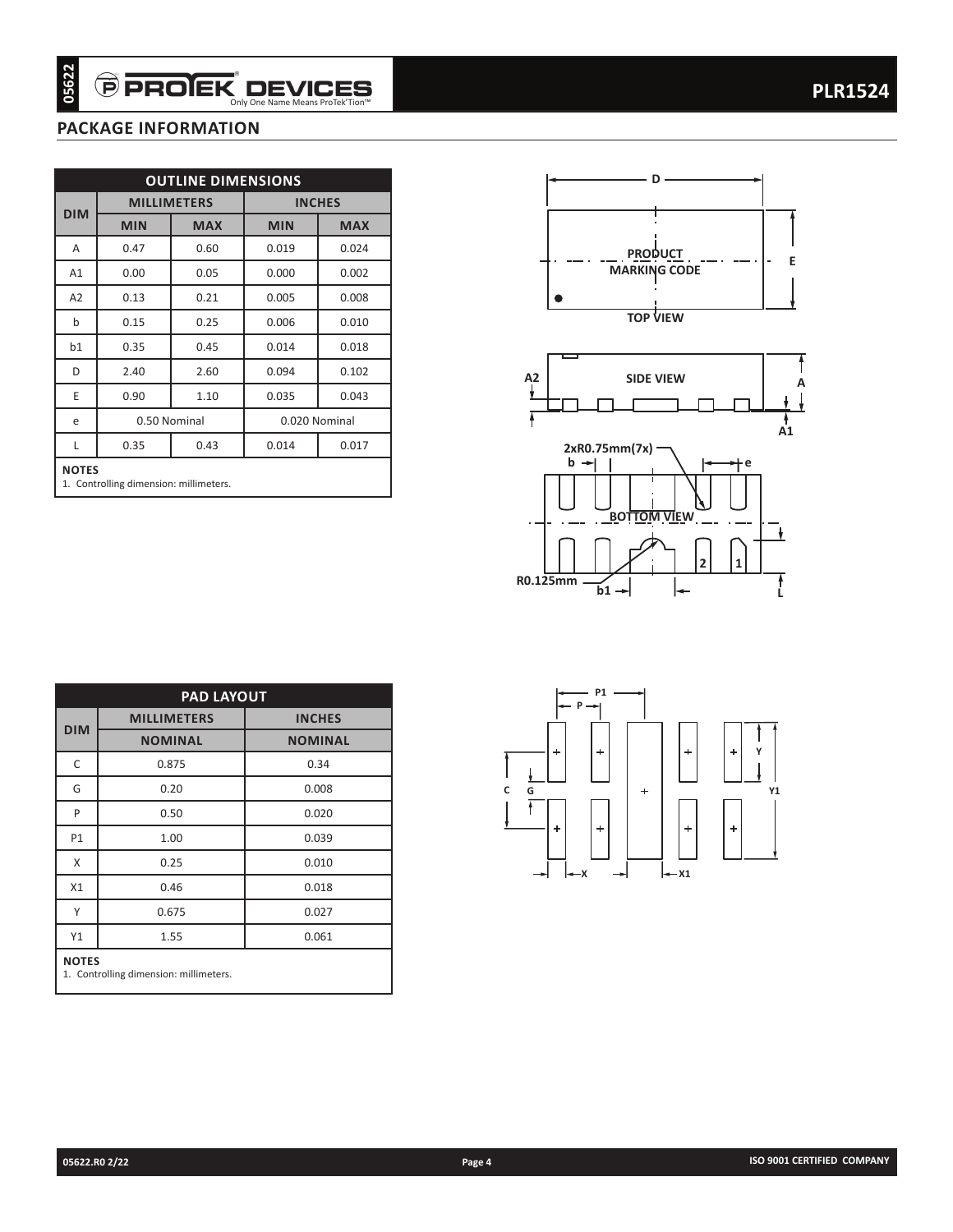## **TAPE AND REEL**



| <b>SPECIFICATIONS</b>                          |                             |                |                                                                                                                                                                                   |                |   |  |  |  |                |                |      |
|------------------------------------------------|-----------------------------|----------------|-----------------------------------------------------------------------------------------------------------------------------------------------------------------------------------|----------------|---|--|--|--|----------------|----------------|------|
| <b>REEL DIA.</b>                               | <b>TAPE</b><br><b>WIDTH</b> | A <sub>0</sub> | <b>B0</b>                                                                                                                                                                         | K <sub>0</sub> | D |  |  |  | P <sub>0</sub> | P <sub>2</sub> | tmax |
| 178mm (7")                                     | 8mm                         |                | $1.20 \pm 0.10$   $2.70 \pm 0.10$   $0.75 \pm 0.10$   $1.50 \pm 0.10$   $1.75 \pm 0.10$   $3.50 \pm 0.05$   $8.00 \pm 0.30$   $4.00 \pm 0.10$   $2.00 \pm 0.05$   $4.00 \pm 0.10$ |                |   |  |  |  |                |                | 0.25 |
| <b>NOTES</b><br>Dimensions are in millimeters. |                             |                |                                                                                                                                                                                   |                |   |  |  |  |                |                |      |

2. Surface mount product is taped and reeled in accordance with EIA-481.

3. Suffix - T73 = 7" Reel - 3,000 pieces per 8mm tape.

4. Marking on Part - marking code (see page 2).

| <b>ORDERING INFORMATION</b>                                 |                        |                  |                 |    |     |  |  |
|-------------------------------------------------------------|------------------------|------------------|-----------------|----|-----|--|--|
| <b>BASE PART NUMBER</b>                                     | <b>LEADFREE SUFFIX</b> | <b>REEL SIZE</b> | <b>TUBE QTY</b> |    |     |  |  |
| <b>PLR1524</b>                                              | n/a                    | $-T73$           | 3,000           | フリ | n/a |  |  |
| This device is only available in a Lead-Free configuration. |                        |                  |                 |    |     |  |  |